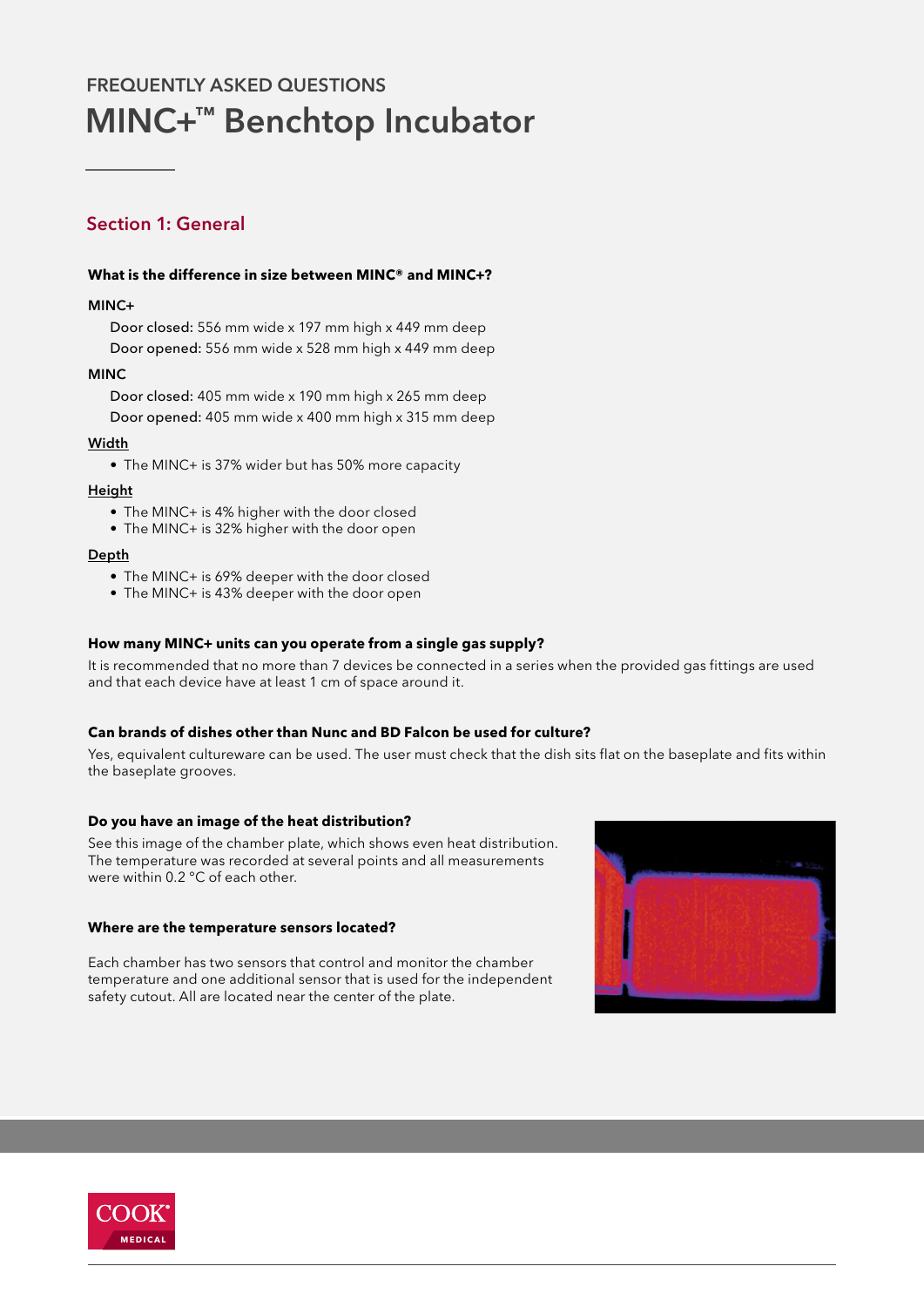### **Why doesn't the MINC+ unit have a backup battery?**

Continuous power supply technology is complex and leaves no room for error, so we felt it was better for customers to use a robust uninterruptible power supply (UPS) than to rely on a backup battery.

### **How did you choose the exact position of the well in which to measure the temperature for the biannual test?**

The position of the well was validated during testing and was determined to be representative of the average plate temperature.

### **What are the vents at the side and front of the MINC+?**

The vents allow air to enter the units for cooling. The MINC+ has two internal fans to keep the power supply and the embedded PC (EPC) cool.

# Thermometer Thermometer

Ref: 6.4.1 MINC+ IFU

During biannual testing, temperature can be validated by inserting wire thermocouples through the gas outlets to the wells shown here.

### **What is the service life of the MINC+?**

The expected life of this product is 12 years, provided that the service schedule is maintained throughout the life of the device.

### **What is the maintenance schedule?**

### MINC+ maintenance schedule

| Year     | Action                                                                                                                                                                                        |
|----------|-----------------------------------------------------------------------------------------------------------------------------------------------------------------------------------------------|
| $\Omega$ | Installation                                                                                                                                                                                  |
| 1        | Preventive maintenance (includes external inspection, software and firmware checks, functional checks<br>[lid, gas, humidification, and temperature], network checks, and filter replacement) |
| 2        | Preventive maintenance                                                                                                                                                                        |
| 3        | Preventive maintenance                                                                                                                                                                        |
| 4        | Preventive maintenance                                                                                                                                                                        |
| 5        | Preventive maintenance                                                                                                                                                                        |
| 6        | Preventive maintenance                                                                                                                                                                        |
| 7        | Preventive maintenance                                                                                                                                                                        |
| 8        | Preventive maintenance plus replacement of the front panel, EPC cables and fan, EPC button battery and<br>front panel battery and printed circuit assembly (PCA) for MWC user interface.      |
| 9        | Preventive maintenance                                                                                                                                                                        |
| 10       | Preventive maintenance and replacement of power supply and power supply cables                                                                                                                |
| 11       | Preventive maintenance                                                                                                                                                                        |
| 12       | End of service life                                                                                                                                                                           |

### **Do you have service packages available?**

Yes, we have several packages available to suit all our users' needs. The service packages are available through our service partner, Cook Capital Equipment. We also offer the option to pay for the services and equipment through monthly installment packages. (Payment plans are not available in all markets. Please contact your local sales representative.)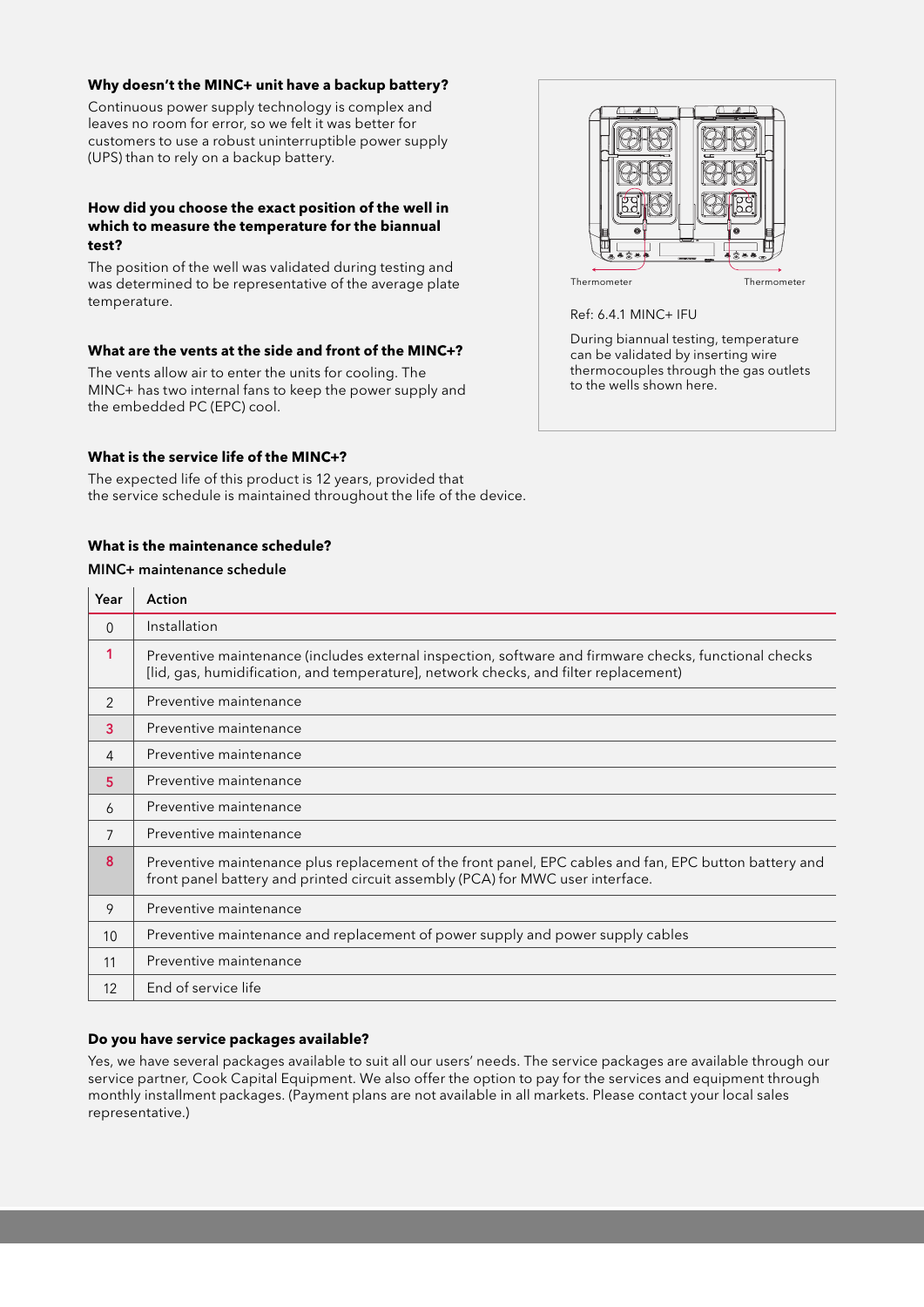# Section 2: Media warming chamber (MWC)

### **Can you purchase the MWC cradle separately?**

No. The cradles are not self-supporting and are designed to be removed only for cleaning.

### **How do you clean the MWC? Can the cradle be autoclaved?**

It is recommended that the MWC be cleaned with aqueous 70% isopropyl alcohol, purified water, or 3% hydrogen peroxide solution if alcohol is not available. 70% aqueous ethanol may be used only to clean the anodized aluminum surfaces of the MWC. Autoclaving is not an approved method of cleaning.

### **What is the unlit button next to the MWC chamber lights?**

This is the ambient light sensor, but it is not currently being utilized. It's something we will incorporate into future modifications of the MINC+.

### **Does the MWC heat the cradle and the contents in the tubes even if the medium came directly from the refrigerator?**

Yes, the device can heat the test tube contents to a set temperature of 37.0 °C ( $\pm$ 1 °C) in less than 120 minutes.

## Section 3: Humidification and gas

### **What gas mixture is used with the MINC+?**

Cook recommends a blend of 6% CO<sub>2</sub>, 5% O<sub>2</sub>, and 89% N<sub>2</sub> at sea level with the Cook Culture System or high purity 6% CO<sub>2</sub> in air (recommended tolerance is  $\pm$ 0.2%).

### **Can you recommend a gas mixer to use with the MINC+?**

We do not have any data to support the use of a specific gas mixer with the MINC+. It is up to the user to ensure that the gas concentrations meet the specifications in the Instructions for Use (IFU).

### **Why is the gas flow set at 25 mL/min?**

Testing has indicated that 25 mL/min is just above the minimum flow rate for maintaining the desired percentage of  $CO<sub>2</sub>$ .

### **What are the humidification flasks made out of?**

The flasks are made from polypropylene with a silicone seal. They are supplied sterilized with ethylene oxide (EtO) in a sealed pouch. They are also mouse embryo assay (MEA) tested.

### **How long, on average, will the flask last until it reaches the minimum fill line and needs to be replaced?**

This depends on how many times the flasks purge. If the flasks purge twice a day, then they would last approximately 40 days.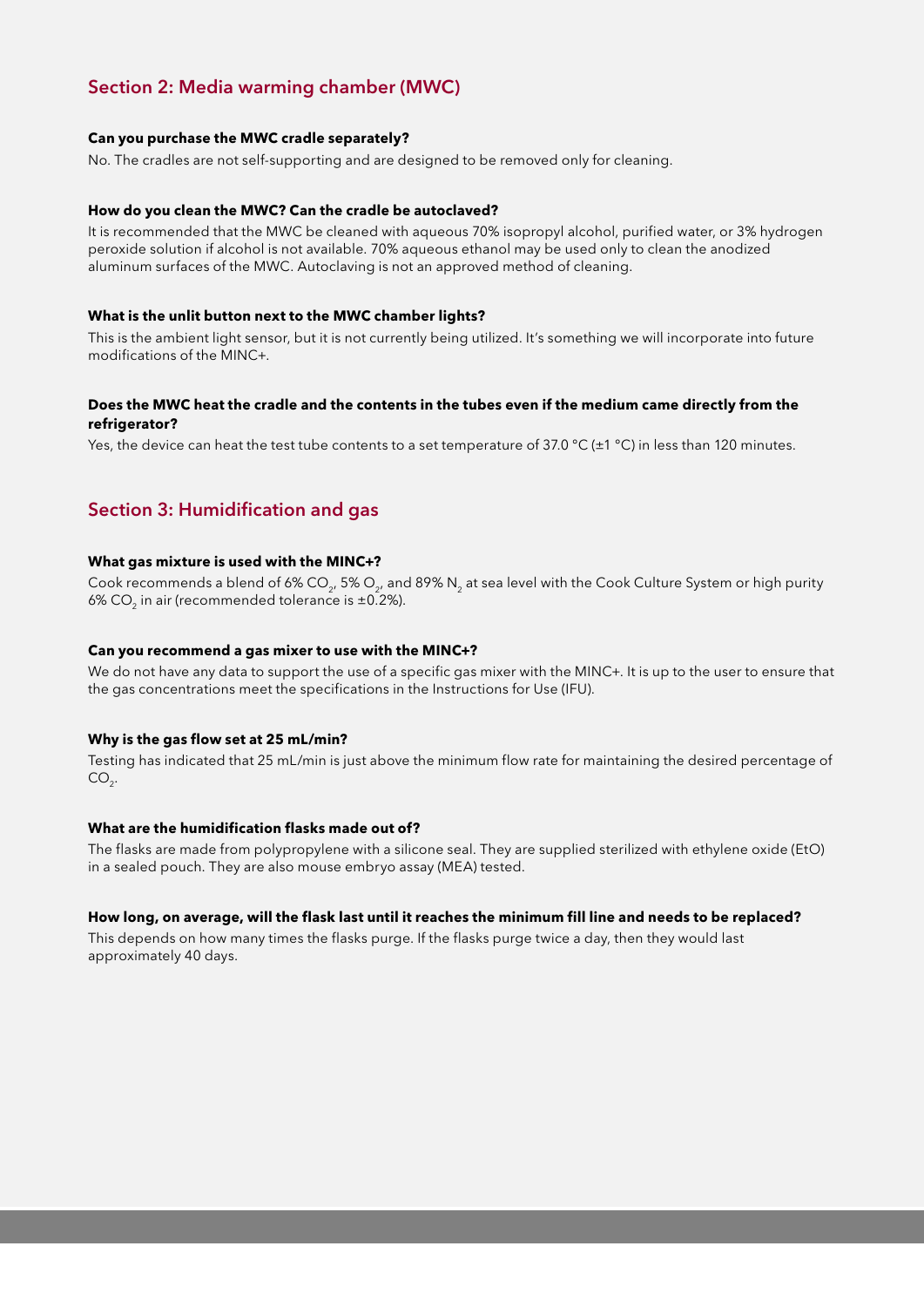# Section 4: DishTrace platform

### **If you have an electronic witnessing system such as RI Witness™, do you need DishTrace?**

DishTrace does not replace a system such as RI Witness. DishTrace MINC+ is an aid to logging and viewing the location of dishes within the MINC+. Do not use DishTrace to replace laboratory identification protocols for dishes and their contents. Always use dish-identity checking processes, such as standard laboratory protocols (including, for example, individual dish labeling and identification verification processes), to minimize the risk of incorrect dish identification. (Refer to IFU section 5.4.)

### **If something goes wrong with the DishTrace software, can the service agent assist the customer remotely?**

Issues would need to be resolved on-site by the service agent to mitigate against cybersecurity risks.

### **Can I receive all the information from the DishTrace MINC+ directly to my laptop at home after the DishTrace PC software is installed on it?**

Currently, DishTrace PC is restricted to a local network, e.g., within a lab. It cannot forward information to another network. This restriction is based on our current cybersecurity guidelines.

### **Should users have a dedicated PC to run DishTrace?**

Yes, the PC should be on a closed network, so it is recommended that users have a dedicated PC.

### **Can users be added to the DishTrace PC group?**

Yes, it is possible to add users. Only the administrator can do this and obtain a valid login account for the new user. Refer to IFU section 4.13.4.

### **Why does the DishTrace software recognize the K-MINC-1000 but not record information from it?**

The DishTrace PC software functionality applies only to the MINC+ Benchtop Incubator. For connected MINC Mini Incubators, the software can only record their operating state.

### **After the MINC+ is serviced, will it come back to the lab with all the factory settings restored so that the configuration will need to be redone?**

Before a user sends their MINC+ for an off-site service, they should always perform a backup. Upon return, the user should restore the unit to its previous state. For regular preventive maintenance, all functional statuses and settings will be maintained.

### **Does the MINC+ remind users when servicing is due, since it knows when the last service was performed?**

On the center console screen, the user can go into "Settings" and "Info" to check when the MINC+ was last serviced. All information on this screen is input by authorized service personnel only—no user actions are permitted. In direct markets, Cook Capital Equipment will also send a direct reminder to the customer when service is due.